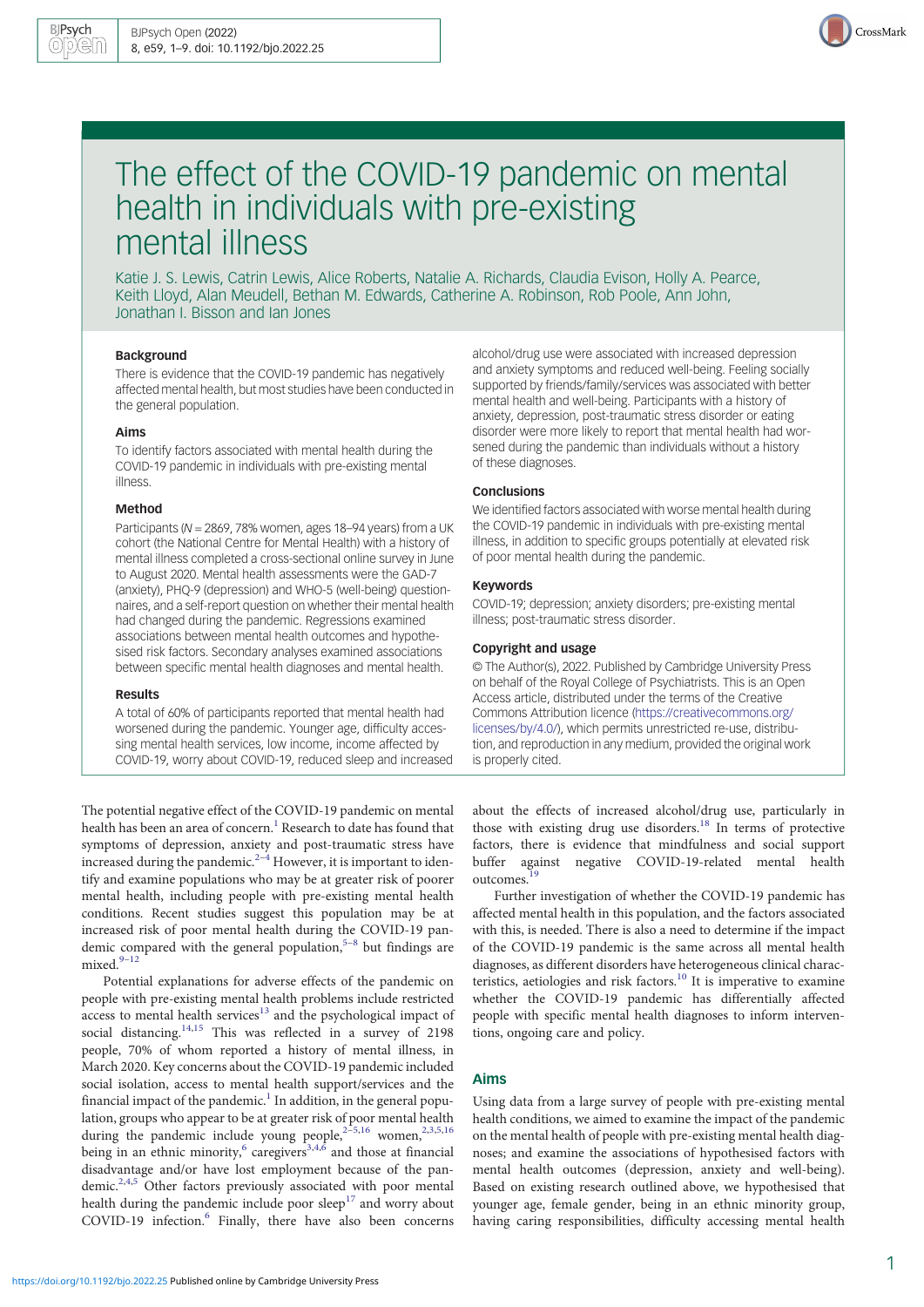<span id="page-1-0"></span>services, low income, income affected by COVID-19, worry about COVID-19, sleep loss and alcohol/drug use would be associated with worse mental health. Conversely, based on prior research finding that social isolation and loneliness is associated with poorer mental health,<sup>5,[6](#page-8-0)</sup> we hypothesised that feeling socially supported by friends, relatives or services would be associated with better mental health during the pandemic. Finally, we aimed to examine associations between specific mental health diagnoses and mental health during the COVID-19 pandemic. We did not have specific hypotheses about which diagnoses would be associated with worse mental health.

## Method

#### Participants and study design

Participants were individuals with a history of mental illness or neurodevelopmental disorders recruited to the National Centre for Mental Health (NCMH), a Welsh Government-funded Research Centre that investigates neurodevelopmental and mental illness across the lifespan. The authors assert that all procedures contributing to this work comply with the ethical standards of the relevant national and institutional committees on human experimentation and with the Helsinki Declaration of 1975, as revised in 2008. All procedures involving human patients were approved by the Wales Research Ethics Committee (IRAS reference: 155838, REC reference: 16/WA/0323).

Participants were recruited systematically through primary and secondary healthcare services (via clinical care teams and screening of clinical notes) and non-systematically (e.g. advertising in local/ national media, engaging third-sector organisations to promote the research). Due to the sampling strategy, the NCMH cohort is not a population cohort, but a targeted recruitment of participants with mental illness. It therefore includes a large proportion of participants who have had contact with mental health services and who have pre-existing mental illness. This includes, but is not limited to, neurodevelopmental disorders (e.g. attention-deficit hyperactivity disorder (ADHD)), depression, anxiety, schizophrenia, bipolar disorder, eating disorders, personality disorder and post-traumatic stress disorder (PTSD).

Participants joined the NCMH cohort from 2011 onward either taking part in a face-to-face interview with a researcher or completing an online assessment. Written informed consent was obtained from all participants. On joining the cohort, participants provided clinical information (including mental health diagnoses) and demographic data (e.g. gender, ethnicity, employment). Psychiatric diagnoses were derived by asking participants if they had ever received a psychiatric or neurodevelopmental diagnosis by a health professional.

### Online cross-sectional COVID-19 survey

In June 2020, participants aged 18 years or older who were enrolled in NCMH, had consented to contact for future research, had provided an email address and had a history of mental illness or neurodevelopmental disorders  $(n = 10017/20117)$ , were invited to complete an online survey assessing the impact of the COVID-19 pandemic on their mental health. The survey included questions on demographic variables (current employment, current income, living arrangements) in addition to specific questions on the impact of the COVID-19 pandemic, shown in Table 1.

## Outcome measures

### Anxiety

Anxiety over the preceding 2 weeks was assessed using the Generalised Anxiety Disorder seven-item questionnaire (GAD-7).<sup>[20](#page-8-0)</sup> This

| Clinical and demographic information on the sample<br>Table 1 |                                               |
|---------------------------------------------------------------|-----------------------------------------------|
| Variable                                                      | N(%)                                          |
| Age                                                           | 1984 (69.2) ≥35 years                         |
|                                                               | 873 (30.4) < 35 years                         |
|                                                               | 12 (0.4) missing                              |
| Gender                                                        | 2227 (77.6) female                            |
|                                                               | 3 (0.1) transgender female                    |
|                                                               | 578 (20.1) male                               |
|                                                               | 18 (0.6) transgender male                     |
|                                                               | 39 (1.4) gender variant/non-                  |
|                                                               | conforming /non-binary                        |
|                                                               | 4 (0.1) missing                               |
| Ethnicity                                                     | 2725 (95.0) White                             |
|                                                               | 113 (3.9) ethnic minority                     |
|                                                               | 31 (1.1) missing                              |
| Employment                                                    | 1491 (52.0) employed                          |
|                                                               | 381 (13.3) retired                            |
|                                                               | 261 (9.1) student                             |
|                                                               | 730 (25.4) unemployed                         |
|                                                               | $6(0.2)$ missing                              |
| Approximate gross household                                   | 675 (23.5) up to £10 000                      |
| income                                                        | 462 (16.1) £10 000-£20 000                    |
|                                                               | 441 (15.4) £20 000-£30 000                    |
|                                                               | 933 (32.5) over £30 000                       |
|                                                               | 358 (12.5) missing                            |
| Highest level of qualification                                | 73 (2.5) none/less than equivalent to<br>GCSE |
|                                                               | 548 (19.1) GCSE or equivalent                 |
|                                                               | 558 (19.4) A level or equivalent              |
|                                                               | 1459 (50.9) Degree level or above             |
|                                                               | 231 (8.1) missing                             |
| Caring responsibilities                                       | 1720 (60.0) no                                |
|                                                               | 865 (30.1) yes                                |
|                                                               | 284 (9.9) missing                             |
| Keyworker                                                     | 1983 (69.1) no                                |
|                                                               | 815 (28.4) yes                                |
|                                                               | 71 (2.5) missing                              |
| Work, study or employment                                     | 1317 (45.9) no                                |
| status change                                                 | 1505 (52.5) yes                               |
|                                                               | 47 (1.6) missing                              |
| Difficulty accessing mental health                            | 1649 (57.5) no                                |
| services                                                      | 697 (24.3) yes                                |
|                                                               | 523 (18.2) missing                            |

comprises seven questions, with scores ranging from 0 to 21. Higher scores indicate greater levels of anxiety, with scores ≥10 representing moderate levels of anxiety (89% sensitivity and 82% specificity).

### Depression

Depression symptoms over the preceding 2 weeks were assessed using the nine-item Patient Health Questionnaire (PHQ-9).<sup>21</sup> Scores range from 0 to 27, with higher scores indicating greater levels of depression symptoms. A PHQ-9 score of ≥10 is indicative of major depression (88% sensitivity and 85% specificity).<sup>[22](#page-8-0)</sup>

#### Psychological well-being

Psychological well-being over the past 2 weeks was assessed using the World Health Organization five-item Well-Being Index (WHO-5).<sup>[23](#page-8-0)</sup> Scores range from 0 to 25, with higher scores indicating greater well-being. Scores <13 indicate poor well-being and are indicative of depression according to ICD-10 criteria. The WHO-5 has good construct validity as an indicator of well-being and as a screening tool for depression.<sup>2</sup>

#### Self-reported impact of the pandemic on mental health

Participants were asked, 'During the COVID-19 crisis, how has your mental health been?', with five possible responses: 'Much better than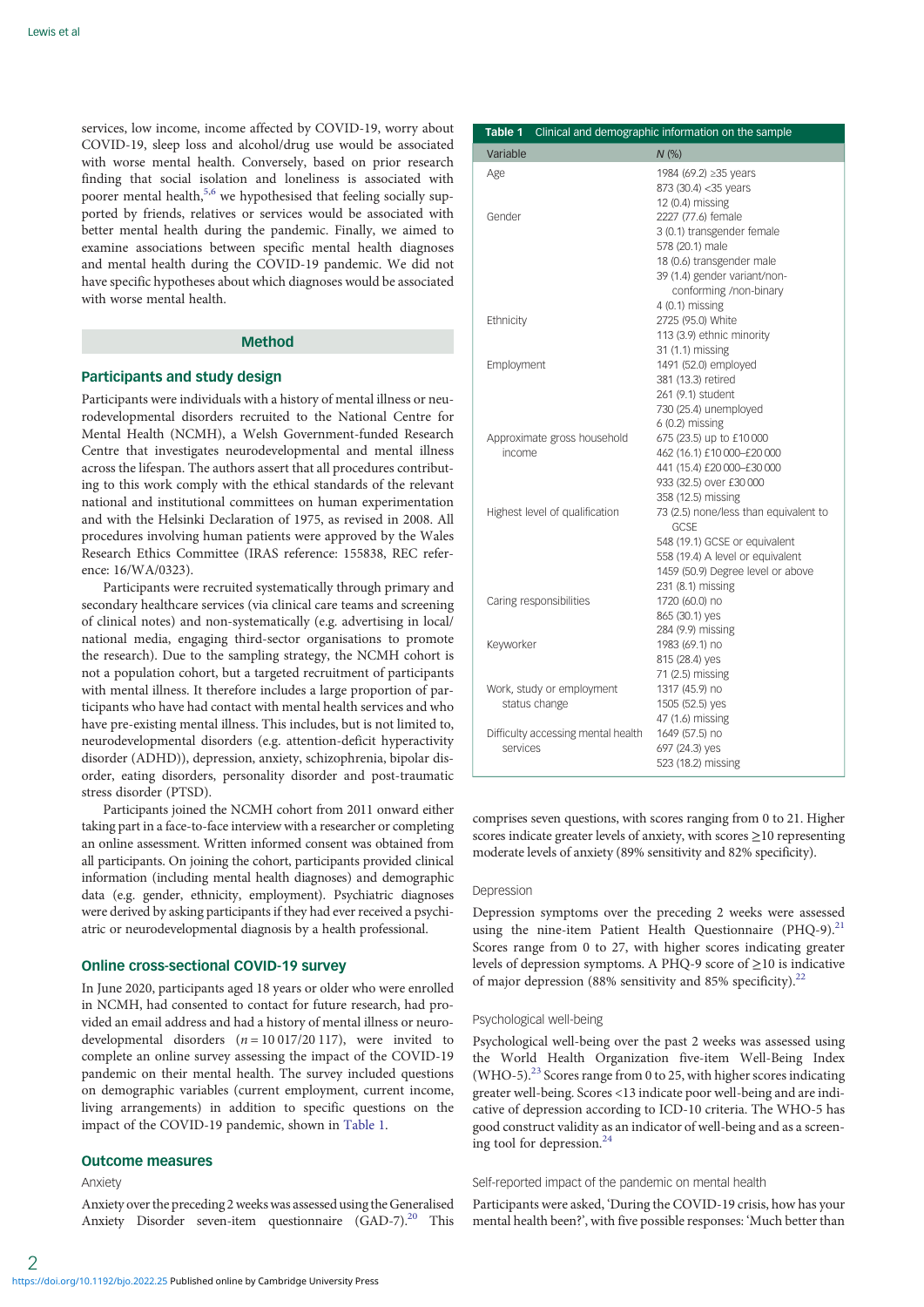usual', 'Better than usual', 'About the same as usual', 'Worse than usual' and 'Much worse than usual'. A binary variable was created with responses 'Worse than usual/Much worse than usual' (1) versus 'Much better than usual/Better than usual/About the same as usual'(0).

# Predictors

Based on literature from the general population and the data available in our survey, we chose the following predictors: age (analysed as a mean-centred continuous variable); gender (women versus men); being in an ethnic minority group; caring responsibilities; difficulty accessing mental health services; low income; financial impact of the COVID-19 pandemic; social support by friends, relatives and services; worries about COVID-19; reduced sleep and increased alcohol/drug use[.2](#page-8-0),[3,5,6](#page-8-0),[16](#page-8-0)–[18](#page-8-0),[25](#page-8-0)–[27](#page-8-0) Further information on the COVID-19 survey question wording and coding of responses is provided in Supplementary Table 1 available at [https://doi.org/](https://doi.org/10.1192/bjo.2022.25) [10.1192/bjo.2022.25](https://doi.org/10.1192/bjo.2022.25).

#### Diagnostic groups

Participants selected all mental health and neurodevelopmental diagnoses they had received from a list (options provided in the Supplementary Material). Diagnoses were grouped as follows: anxiety, depression, obsessive–compulsive disorder (OCD), bipolar disorder, schizophrenia/psychosis, PTSD, eating disorder, personality disorder, alcohol/other drug misuse, autism spectrum disorders (ASD) and ADHD. Participants were included in multiple diagnostic groups apart from those with bipolar disorder and schizophrenia/ psychosis, who were excluded from the anxiety and depression groups. We also created a 'number of comorbidities' variable, indicating how many mental health diagnoses each participant had received.

## Analysis

We performed linear regressions of each predictor on each of the mental health outcomes. Sensitivity analyses adjusted for multiple testing with the Holm method, and adjusted for potential confounders (age, gender and income). Regression analyses assume that data are missing at random, which could lead to bias if this assumption is violated. Potential bias due to missing data was addressed in Stata (version 15.1 for Mac), using the multivariable imputation by chained equations algorithm.[28](#page-8-0) The imputation models included all variables included in the primary analyses, in addition to auxiliary variables. Auxiliary variables were those collected in the survey or at study entry that were found to be predictive of missingness and were associated with scores of the variables to be imputed (e.g. similar measures collected at other points in the survey or at other assessments). These included information on education, employment status, worry about mental health and the age at onset of psychiatric symptoms. One hundred imputed data-sets were generated for analysis, with estimates combined using Rubin's rules.[29](#page-8-0) This procedure increased the plausibility of the missing at random assumption. Details on the models used for imputation of each outcome variable are provided in the Supplementary Material.

# Results

## Participant characteristics

Out of 10 017 invited individuals, 3137 participants completed the survey, but one participant later withdrew from the study, resulting in 3136 (31%) participants (mean age 45 years, range 18–94 years). Using variables collected at enrolment into the NCMH cohort, which had complete or near-complete data, we examined which variables were associated with non-response to the survey invitation. We

found that participants who were recruited via the National Health Service, were of younger age, were in an ethnic minority group, male and who had never been employed were less likely to respond to the survey invitation. In addition, participants with ADHD, schizophrenia, psychosis, bipolar disorder, ASD and a history of alcohol or drug misuse were less likely to respond to the survey. Full results are shown in Supplementary Table 2.

Before analysis, we excluded participants who reported that they had not received or did not disclose a diagnosis of a mental health/ neurodevelopmental condition ( $n = 267$ ). This resulted in a final sample of 2869 eligible individuals for the primary analyses. [Table 1](#page-1-0) summarises the demographic information of the sample. The majority of participants (70.1%) completed the survey in the week commencing 15 June 2020, with the rest of the sample completing the survey between 26 June 2020 and 30 July 2020.

## Predictors of poor current mental health

Within the sample, average (s.d.) scores on the GAD-7, PHQ-9 and WHO-5 were 10.07 (6.16), 12.76 (7.30) and 8.53 (5.24), respectively. The percentage of participants who were in the clinical range for each questionnaire ( $\geq$ 10 for the GAD-7 and PHQ-9, <13 for the WHO-5) were 46% (GAD-7), 58% (PHQ-9) and 73% (WHO-5). When asked about their mental health during the pandemic, 60% reported that their mental health had worsened, 10% reported that it had got better and 28% reported that it had stayed the same (3% had missing data for this variable). [Fig. 1](#page-3-0) and [Fig. 2](#page-4-0) summarise the regression analyses results after adjusting for confounders (all results shown in Supplementary Tables 3 and 4). Variables associated with poorer current mental health (depression, anxiety and reporting that mental health had worsened during the pandemic) and lower well-being after adjusting for multiple testing and adjusting for confounders (age, gender and income) were younger age, reporting difficulty accessing mental health services, low income, income affected by the COVID-19 pandemic, worrying about COVID-19, sleeping less than usual and drinking alcohol/taking drugs more than usual. Key predictors with large effect sizes across all mental health outcomes are highlighted below.

Being worried about the COVID-19 pandemic was associated with a 4.09-point increase (95% CI 3.60–4.48) in GAD-7 score, a 3.50-point increase (95% CI 2.92–4.09) in PHQ-9 score and a 2.63 point decrease (95% CI −3.07 to −2.20) in WHO-5 score. These participants had 3.26 (95% CI 2.67–4.00) increased odds of reporting that their mental health had worsened during the pandemic.

Difficulty accessing mental health services was associated with a 3.77-point increase (95% CI 3.20–4.34) in GAD-7 score, a 4.92 point increase (95% CI 4.25–5.59) in PHQ-9 score and 2.98-point reduction (95% CI −3.48 to −2.49) in WHO-5 score. People who had difficulty accessing mental health services had 2.47 (95% CI 1.97–3.12) increased odds of reporting that their mental health had worsened during the pandemic.

Reporting sleeping less than usual was associated with a 3.58 point increase (95% CI 3.11–4.05) in GAD-7 score, a 4.17-point increase (95% CI 3.63–4.71) in PHQ-9 score and a 3.05-point reduction (95% CI –3.45 to –2.65) in WHO-5 score. Participants who slept less than usual had 3.40 (95% CI 2.84–4.08) increased odds of reporting that their mental health had worsened during the pandemic.

Factors associated with better mental health and well-being were older age, feeling socially supported by family and/or friends, and feeling supported by services.

# Historical diagnoses associated with measures of current mental health

As shown in [Fig. 3,](#page-5-0) after adjusting for multiple testing and confounders, we found that participants with a history of personality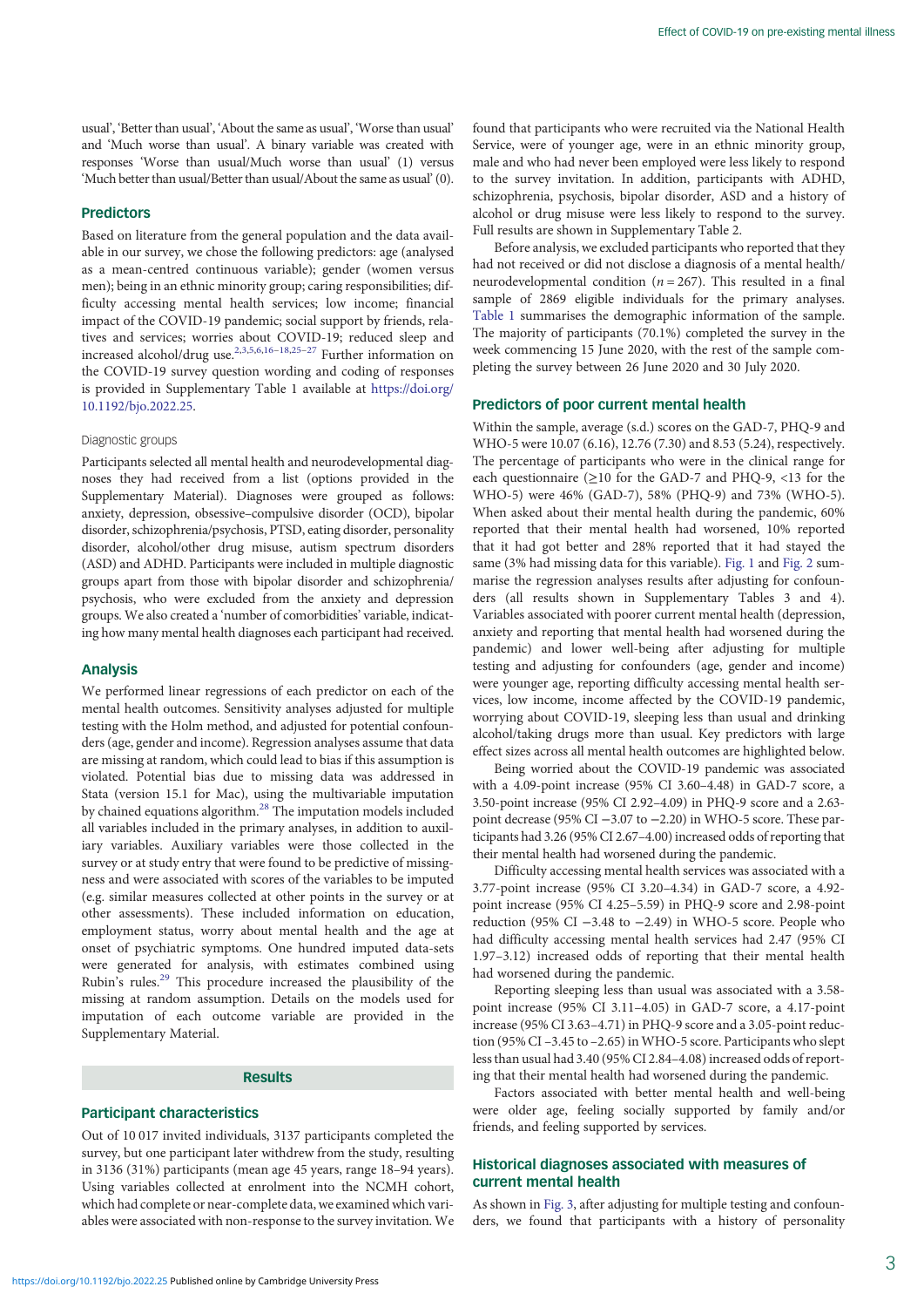<span id="page-3-0"></span>

Fig. 1 Results of linear regressions showing associations between hypothesised predictors with GAD-7, PHQ-9 and WHO-5 total scores during the COVID-19 pandemic. All predictors are binary except for age, which was mean-centred. Estimates shown after correction for confounders. Asterisks shown for estimates that survived correction for multiple testing and adjustment for potential confounders (\*P < 0.05, \*\*P < 0.01, \*\*\*P < 0.001). Error bars indicate 95% confidence intervals for the estimate. GAD-7, Generalised Anxiety Disorder seven-item scale; PHQ-9, Patient Health Questionnaire nine-item scale; WHO-5, World Health Organization five-item Well-Being Index.

disorder, ADHD, anxiety, PTSD, ASD, eating disorder or alcohol/ other drug misuse had higher GAD-7 scores compared with those without these diagnoses. These same diagnoses were also associated with higher PHQ-9 scores and lower WHO-5 scores, with the exception of ADHD and alcohol/other drug misuse, which were not associated with lower WHO-5 scores after adjusting for confounders. Finally, a history of depression was associated with higher PHQ-9 and lower WHO-5 scores. The largest effect sizes were observed for those with a history of personality disorders.

After sensitivity analyses correcting for multiple testing and adjusting for confounders, we found that participants with a history of anxiety, depression, PTSD and eating disorders were more likely to report that their mental health had worsened during the COVID-19 pandemic than individuals with other diagnoses ([Fig. 4](#page-6-0)). Having more than one mental health condition (number of comorbidities) was associated with worse mental health across all measures.

# Results using imputed data

Complete data on predictors, confounders and outcome variables for each analysis ranged from 1957 to 2792 out of 2869 participants. The pattern of results for analyses using the imputed data (and controlling for confounders) were similar to those from the main analyses (see Supplementary Tables 5 and 6). Exceptions to this were results for gender, ADHD and ASD. In the imputed results, female gender was associated with self-report that mental health had worsened during the pandemic (odds ratio 1.22, 95% CI 1.01–1.48,  $P = 0.040$ ). ASD was also associated with self-report that mental health had worsened during the pandemic (odds ratio 1.50, 95% CI 1.04–2.13,  $P = 0.028$ ). Finally, ADHD was associated with lower WHO-5 scores  $(B = -1.13, 95\% \text{ CI} -2.19 \text{ to } -0.10,$  $P = 0.032$ ).

# **Discussion**

In our study of people with pre-existing mental health conditions, we observed high levels of anxiety and depression symptoms and low levels of well-being during the pandemic. The mean levels of anxiety and depression symptoms, as measured by the GAD-7 (10.07) and PHQ-9 (12.76), exceeded those observed in studies of the UK population conducted in March to April 2020 (GAD-7 = 5.7–8.0, PHQ-9 = 6.6–9.0<sup>[30](#page-8-0)–32</sup>). The mean score of the WHO-5 in our study (8.53) was also lower than that observed in a study of the UK population in April 2020  $(13.0^{31})$ . A large proportion of our sample scored in the clinical range of the GAD-7 (46%), PHQ-9 (58%) and WHO-5 (73%), indicating moderate levels of anxiety and depression, and low well-being. The proportion scoring in the clinical range for the GAD-7 and PHQ-9 (i.e. scores  $\geq$ 10) was higher than that reported in studies of the UK general population from March to May 2020 (GAD-7: 17–39%, PHQ-9:  $24-41\%^{4,7,30,31}$  $24-41\%^{4,7,30,31}$  $24-41\%^{4,7,30,31}$ ), and higher than the rates reported in a UK general population sample over the same period our survey was conducted (GAD-7: 11.5–14.5%, PHQ-9: 16.3–21.0%<sup>32</sup>).

It is possible that the levels of poor mental health observed in our study do not reflect a change from pre-pandemic levels. However, we were able to assess whether participants thought that their mental health had changed since the pandemic began. Sixty per cent of participants in our study thought their mental health had worsened during the pandemic. This is in line with existing research findings in the UK general population,  $7,30,31$  $7,30,31$  $7,30,31$  $7,30,31$  and highlights that those with pre-existing mental illness are likely to be particularly vulnerable to worsened mental health during the pandemic. We are currently collecting longitudinal data in this cohort to further explore the impact of the pandemic in this population.

When examining specific factors, we found that younger age, difficulty accessing mental health services, low income, financial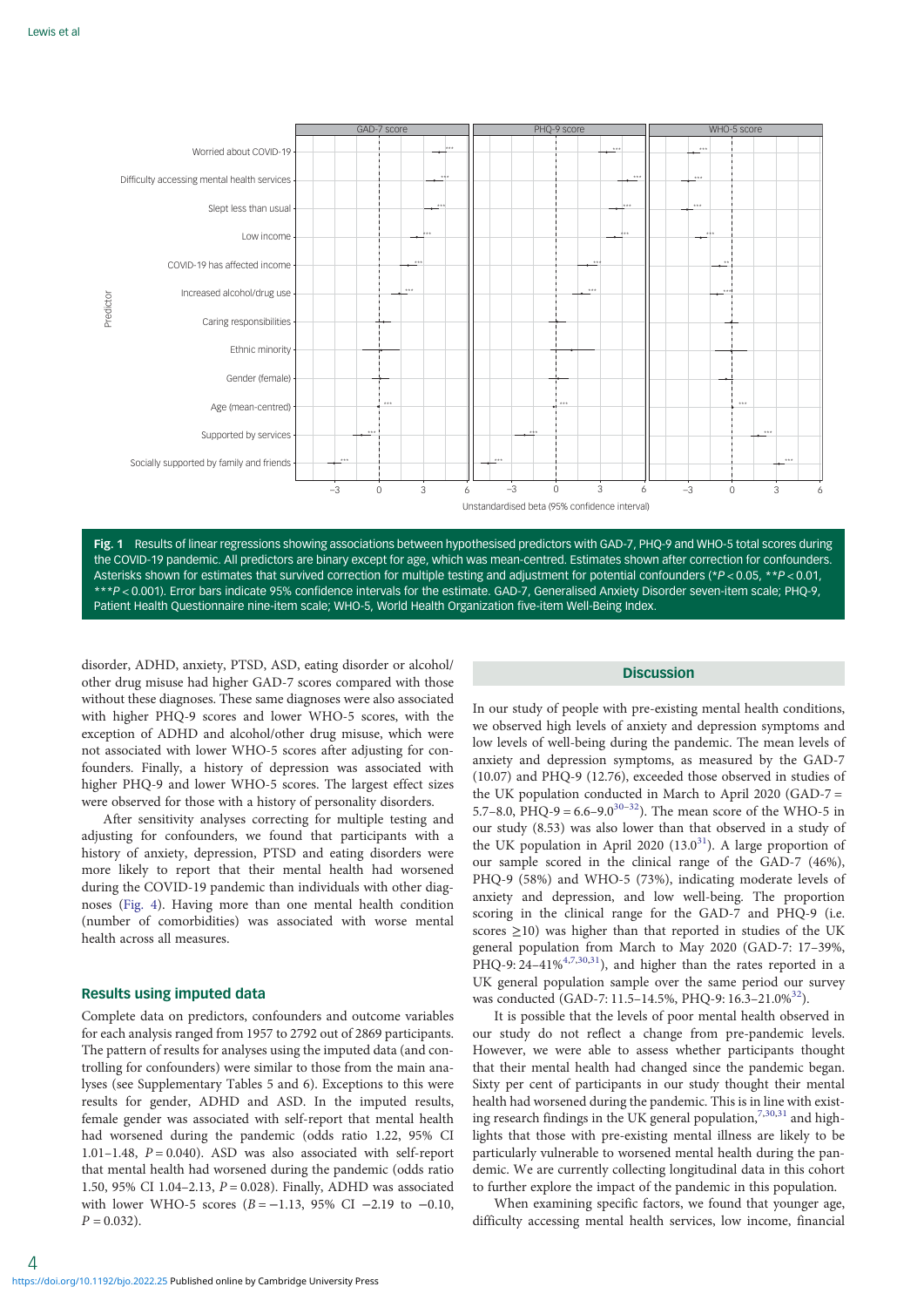<span id="page-4-0"></span>

Fig. 2 Results of logistic regressions showing associations between hypothesised predictors and whether participants reported that their mental health had worsened during the COVID-19 pandemic. All predictors are binary except for age, which was mean-centred. Estimates shown after correction for confounders. Asterisks shown for estimates that survived correction for multiple testing and adjustment for confounders (\*P < 0.05, \*\*P < 0.01, \*\*\*P < 0.001). Error bars indicate 95% confidence intervals for the estimate.

impact of the COVID-19 pandemic, worry about COVID-19, sleeping less than usual and increased alcohol/other drug intake were associated with higher levels of anxiety, depression and poor wellbeing. We observed the same pattern of results when the outcome was participants' perception of whether their mental health had worsened during the pandemic. Our results provide additional evidence that these factors are associated with worse mental health during the pandemic for people with pre-existing mental illness. This is consistent with results from previous research in the general population.<sup>[4](#page-8-0)–[6,16,31,32](#page-8-0)</sup> The results for younger participants are particularly important, given that concerns have already been raised about the effect of the COVID-19 pandemic on young people and how pre-existing psychopathology may amplify these detrimental effects.<sup>[33](#page-8-0)</sup>

In contrast to research in the general population,  $6,30,31,34,35$  $6,30,31,34,35$  $6,30,31,34,35$  $6,30,31,34,35$  $6,30,31,34,35$  we did not find that female gender, caregiving responsibilities or being from an ethnic minority background were associated with worse mental health. These could reflect interactions with socioeconomic adversity $36,37$  or pre-existing mental illness. When using imputed data that minimised potential bias due to missing data, we also found that women were more likely to report that their mental health had worsened during the pandemic, but did not

differ from men on other measures of mental health. This highlights the complex relationship between gender and mental health during the pandemic and future research should explore the mechanisms of this perhaps including a wider range of mental health measures. It should also be noted that 95% of our sample was White, and minority ethnic individuals in the NCMH cohort were less likely to complete the survey. In addition, dichotomising ethnicity into ethnic minority versus White might obscure associations with specific ethnicities. Due to small numbers, we were unable to examine the impact of gender beyond a self-report male versus female dichotomy, an important issue as one study found that nonbinary people were at risk of worse mental health during the pandemic.[6](#page-8-0) Future research including more diverse samples is warranted.

Feeling supported by family and friends and by services were associated with better mental health. This is in line with existing research on the psychological impact of quarantine<sup>14</sup> and the association between social isolation and mental health in those with lived-experience of mental disorders.<sup>[38](#page-8-0)</sup> A recent study of people with schizophrenia, schizoaffective disorder, bipolar disorder and major depressive disorder with psychotic features found that increased well-being during the COVID-19 pandemic was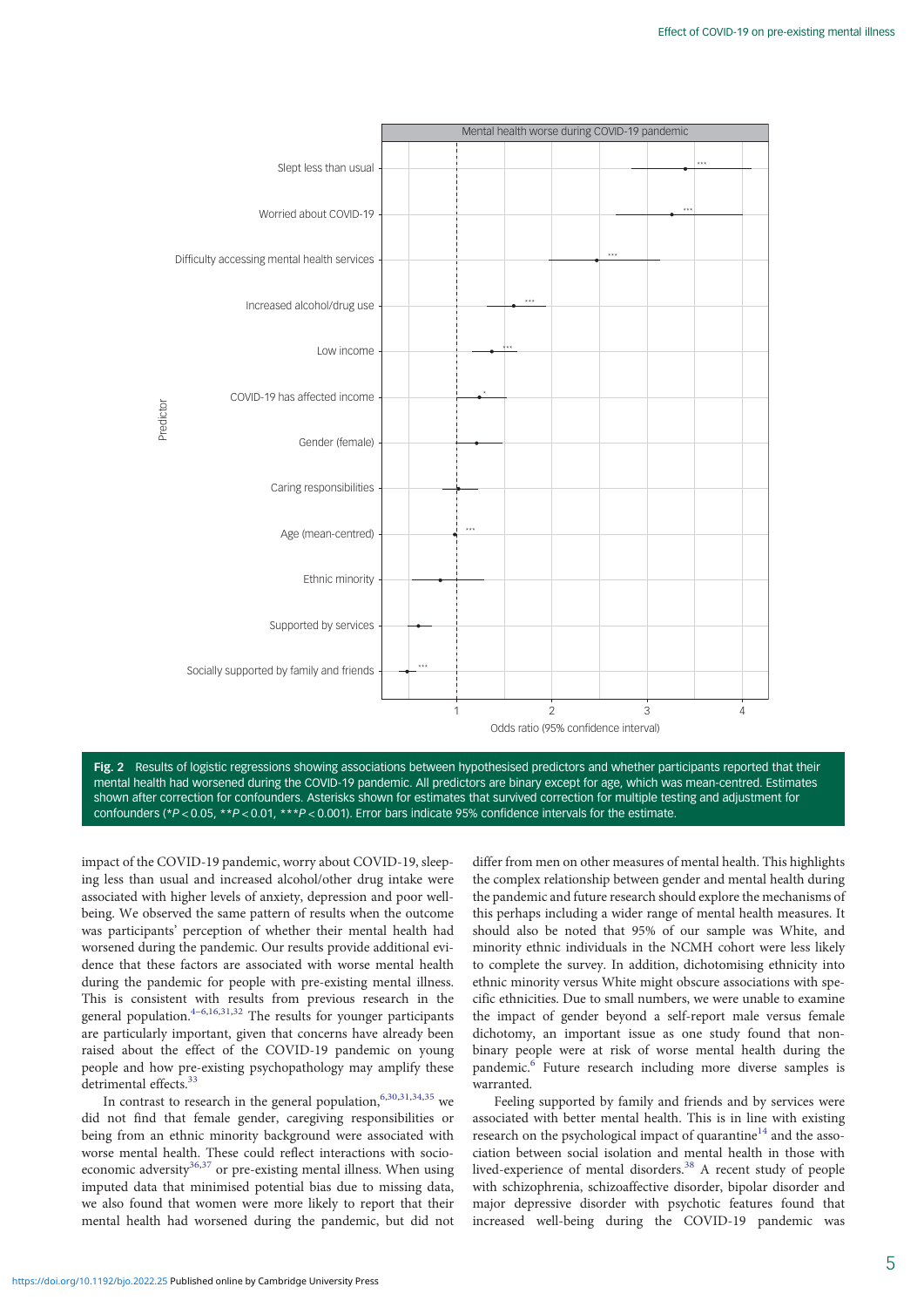<span id="page-5-0"></span>

Unstandardised beta (95% confidence interval)

Fig. 3 Results of linear regressions showing associations between psychiatric and neurodevelopmental diagnoses with GAD-7, PHQ-9 and WHO-5 total scores during the COVID-19 pandemic. All predictors are binary except for age, which was mean-centred. Estimates shown after correction for confounders. Asterisks shown for estimates that survived correction for multiple testing and adjustment for potential confounders (\*P < 0.05, \*\*P < 0.01, \*\*\*P < 0.001). Error bars indicate 95% confidence intervals for the estimate. ADHD, attention-deficit hyperactivity disorder; GAD-7, Generalised Anxiety Disorder seven-item scale; OCD, obsessive–compulsive disorder; PHQ-9, Patient Health Questionnaire nine-item scale; PTSD, post-traumatic stress disorder; WHO-5, World Health Organization five-item Well-Being Index.

associated with spending less time alone pre-pandemic.<sup>[10](#page-8-0)</sup> However, given the cross-sectional nature of our study, it is possible that people with worse mental health are more likely to report feeling less supported or are in greater need of the support of clinical services.

In secondary analyses, we examined associations between specific mental health diagnoses and mental health during the COVID-19 pandemic. People with pre-existing anxiety, OCD, PTSD, eating disorders, ASD and personality disorders had worse scores across all measures of current mental health (GAD-7, PHQ-9 and WHO-5). The association between GAD-7 scores and many of these disorders, including anxiety disorders, OCD and PTSD, could be expected, given that anxiety symptoms are core to these diagnoses, although this study assessed lifetime and not current diagnoses. Other diagnoses were associated only with some measures of current mental health; participants with a history of depression (perhaps unsurprisingly) displayed higher levels of current depressive symptoms and lower well-being, but not current anxiety, whereas participants with ADHD had higher levels of current anxiety and depression, but not lower well-being after controlling for confounders. However, ADHD was associated with lower well-being when using imputed data, suggesting that the non-significant result for well-being may have been the result of bias from missing data. Of note, the effect sizes for a history of eating disorders and personality disorders were particularly large. For example, having a history of a personality disorder was associated with an over four-point increase in PHQ-9 scores after controlling for confounders. These results illustrate that having more than one pre-existing mental health diagnosis was associated with increased anxiety and depression scores, reduced well-being and being more likely to report that mental health had deteriorated during the pandemic. This is consistent with another COVID-19 study that found

worsening mental health with increasing mental health comorbid-ities in a Dutch population.<sup>[9](#page-8-0)</sup>

When examining whether participants thought their mental health had changed during the pandemic, we found that people with pre-existing anxiety, depression, PTSD and eating disorders were more likely to report that mental health had worsened. In addition, when using imputed data, we also found that this was associated with a diagnosis of ASD. This suggests these groups could be at high risk of deteriorated mental health during the pandemic. The fact that the diagnoses associated with this outcome were not the same as those associated with current mental health symptoms suggests that assessments of current mental health might not reflect increases relative to pre-pandemic levels for all groups. However, longitudinal assessments are necessary to verify this.

We did not find that bipolar disorder or schizophrenia/psychosis were associated with worse current mental health scores compared with other disorders. However, we did not assess specific mental health symptoms associated with these conditions and, as for all participants, it is possible that people struggling the most would be less likely to respond to the request to participate. Another study conducted during the pandemic also found individuals diagnosed with schizophrenia, schizoaffective disorder, bipolar disorder and major depressive disorder with psychotic features displayed stable mental health compared with pre-pandemic measures.<sup>[10](#page-8-0)</sup> The authors posit that these results could reflect regression to the mean or reflect the benefits of increased structure and fixed routines as a consequence of social distancing measures[.10](#page-8-0) Additional possibilities are that restrictions imposed by lockdowns might reduce social demands, which, in turn, could improve mental health in some people. However, although it is possible that people with bipolar disorder or schizophrenia/psychosis might have greater resilience to the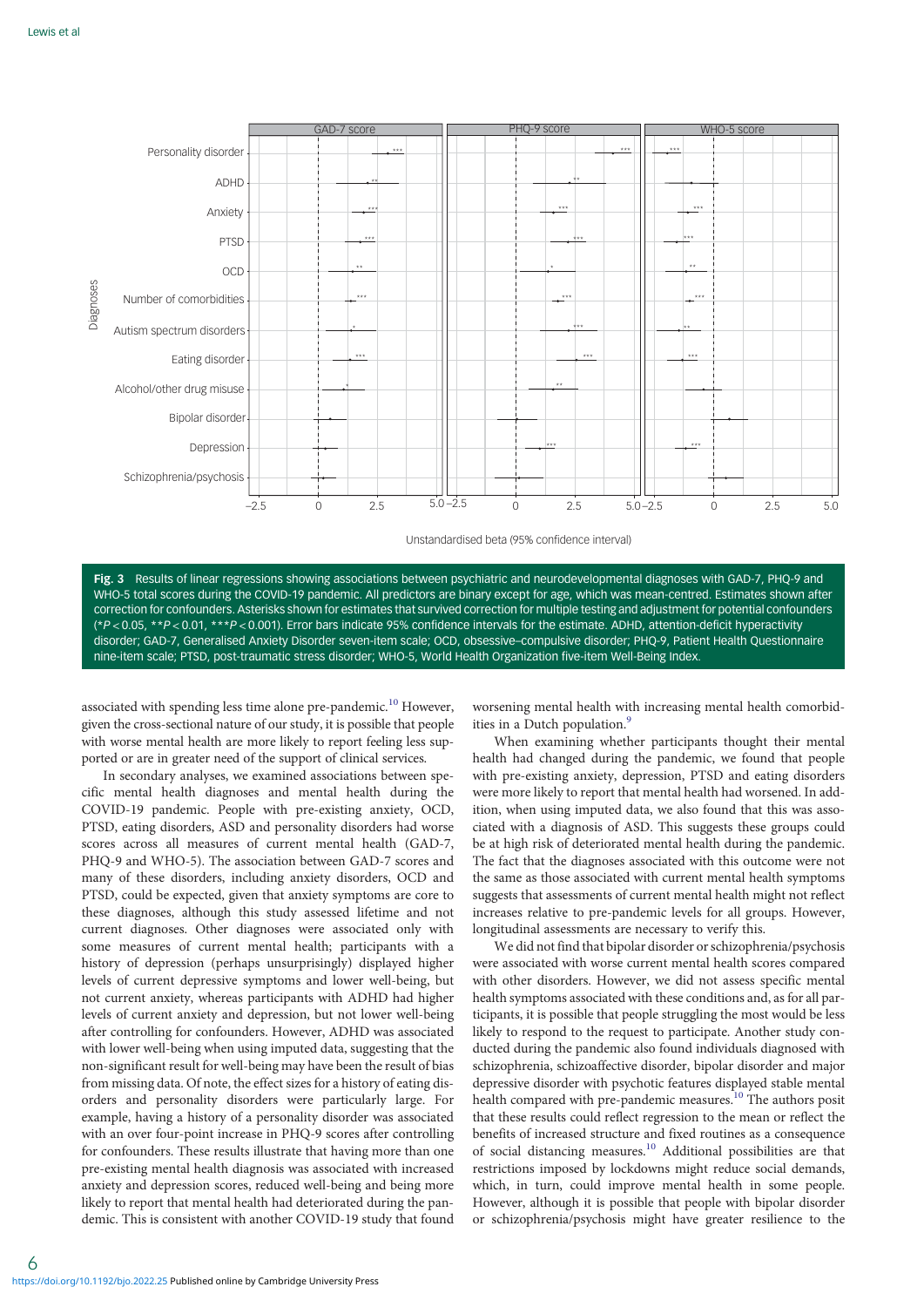<span id="page-6-0"></span>

Fig. 4 Results of logistic regressions showing associations between psychiatric and neurodevelopmental diagnoses and whether participants reported that their mental health had worsened during the COVID-19 pandemic. All predictors are binary except for age, which was meancentred. Estimates shown after correction for confounders. Asterisks shown for estimates that survived correction for multiple testing and adjustment for potential confounders (\*P < 0.05, \*\*P < 0.01, \*\*\*P < 0.001). Error bars indicate 95% confidence intervals for the estimate. ADHD, attention-deficit hyperactivity disorder; OCD, obsessive–compulsive disorder; PTSD, post-traumatic stress disorder.

effects of the pandemic (for example, more experience of dealing with social isolation), responses to effects of the pandemic could also have been influenced by medication. For example, some research has shown that, compared with people with anxiety and depression, individuals with schizophrenia experience lower post-traumatic stress symptoms in response to major traumatic events.<sup>[39](#page-8-0)</sup> Further research needs to explore the mechanisms underpinning these findings. More longitudinal research is needed to investigate if this pattern of results will be sustained as the impact of the pandemic continues.

### Strengths and limitations

Strengths of our study include the use of data on a large sample of individuals with a history of mental health conditions using validated standardised measures. We examined the impact of the COVID-19 pandemic on individuals who had received a range of psychiatric diagnoses, which allowed us to draw comparisons between specific groups. Furthermore, we addressed potential bias resulting from missing data by using multiple imputation, in which we were able to draw on auxiliary information from other areas of the survey and prior assessments to minimise potential bias.

Our study has several limitations. First, data were cross-sectional, therefore we cannot determine the direction of effect between predictor and outcome variables. This is particularly important when assessing whether mental health changed during the pandemic, as in the current study we were only able to examine participants' perceived change in mental health. However, we are collecting follow-up data that will allow for the identification of factors that prospectively predict worse mental health. Second, the diagnoses recorded included all current and past diagnoses that participants had received. We therefore did not know whether participants were experiencing an episode of illness at the time they completed the survey. We also did not know what treatment (if any) participants were currently receiving, which could have influenced results. Third, our diagnoses were self-report with, for the majority of participants, no in-depth diagnostic interview, clinician report or data from medical records. However, preliminary work from our group has found a positive predictive value of 85% when comparing a self-reported diagnosis of schizophrenia or schizoaffective disorder (depressed episode) to research diagnosis, using an in-depth psychiatric interview.<sup>[40](#page-8-0)</sup>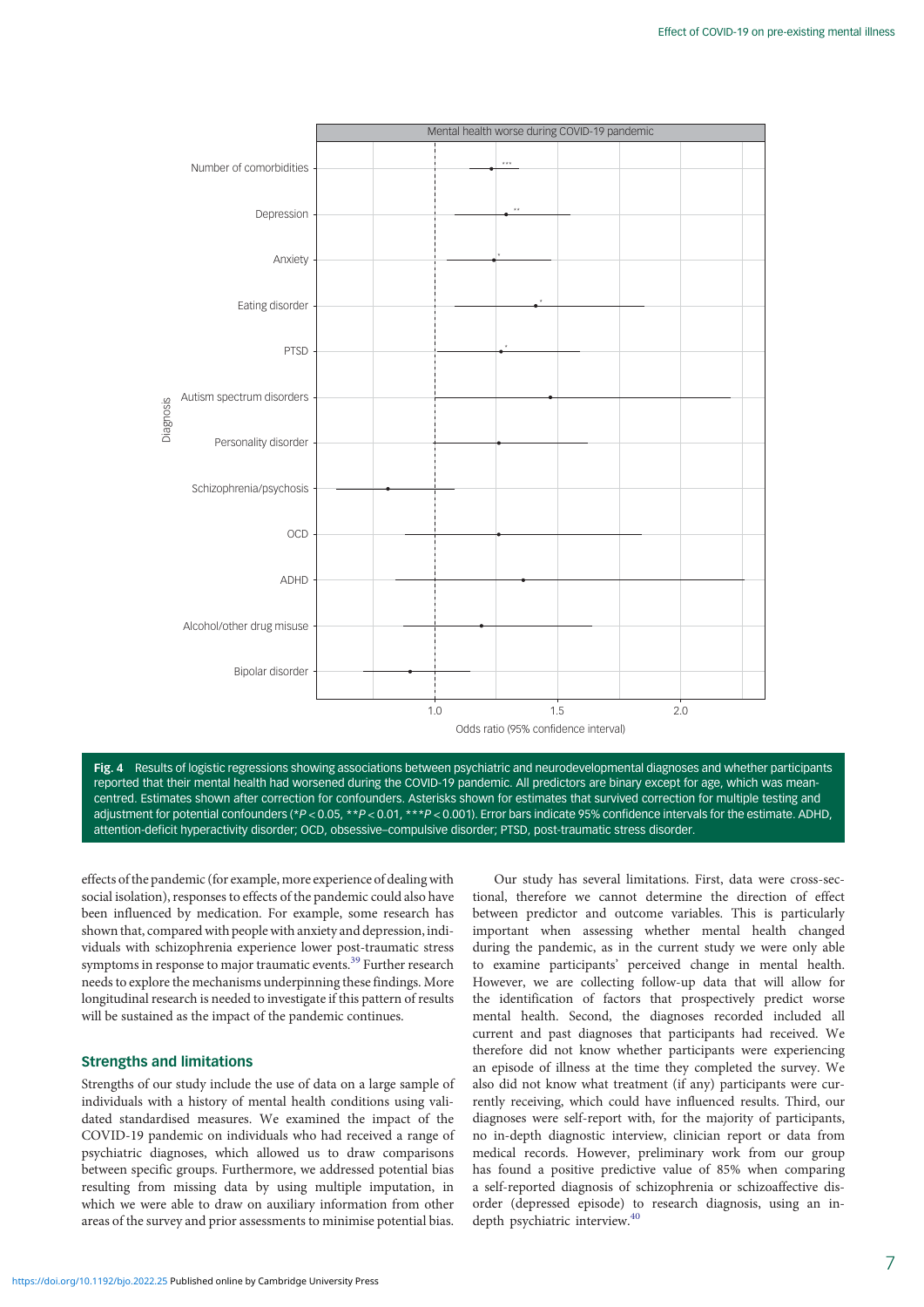Fourth, 50% of our sample were educated to degree level or above and 95% were White. It should be noted, however, that a large proportion of the sample resided within Wales, which is less ethnically diverse than England, with 93% reportedly White in the 2011 census.<sup>[41](#page-8-0)</sup> Compared with the NCMH sample as a whole, we found that participants who did not complete the survey differed from the NCMH cohort in a number of ways, including being younger, more likely to be male and from an ethnic minority group. We also found that participants in the NCMH cohort with ADHD, schizophrenia/psychosis, ASD and bipolar disorder were less likely to complete the survey (Supplementary Table 2). Our sample may therefore have lacked representativeness of individuals with mental health problems and of participants in the NCMH cohort as a whole. It will be important for future research in this area to identify how best to engage these groups and improve retention. Emerging research suggests that planned retention protocols that strengthen participant–researcher relationships through robust participant-tracking systems and participant engagement activities (e.g. establishing a rapport, regular follow-up interviews) could be effective strategies.[42](#page-8-0) We also identified that number of years since recruitment was associated with increased odds of not responding to the survey (Supplementary Table 2), suggesting that efforts to engage more longstanding members of the NCMH cohort will be particularly important.

#### Future work

There are a number of areas that future work should focus on. One area that we did not explore in this study was factors associated with positive mental health outcomes. For example, 10% of participants in our study reported that their mental health had improved during the pandemic. We are currently conducting qualitative studies with these participants to identify which factors may have contributed to this.

In addition, we used brief measures that assessed mental health symptoms over the prior 2 weeks (PHQ-9 and GAD-7). These are widely used measures and allowed us to compare our results with those from studies of the general population during the pandemic. However, future longitudinal research is needed that uses mental health measures that can delineate what aspects, for example, of anxiety were most affected by the pandemic (e.g. post-traumatic stress symptoms), and how these change throughout the pandemic.

Finally, although we focussed on symptoms of depression, anxiety and on general well-being, there are other aspects of mental health we did not obtain data on that may be important. For example, psychotic symptoms, symptoms of high mood episodes, eating disorder and OCD behaviours would not have been captured in our study.

## Clinical and policy implications

Our results have a number of implications for both research and clinical practice. First, although scores of current mental health symptoms were high and well-being low compared with reports in the general population, there were large individual differences in people with pre-existing mental health conditions. In fact, 10% of our participants reported that their mental health improved during the pandemic. It is important, therefore, not to assume that all those with a history of mental illness will do badly. In addition, our results suggest that there are differences in the impact of the pandemic across diagnoses, with certain conditions (anxiety, depression, PTSD and eating disorders) at high risk of worsened mental health.

Second, our study identified several factors that were associated with low well-being and poor current mental health. In particular, we found that participants reporting difficulty accessing mental

health services and feeling unsupported by services had poor current mental health. These findings highlight the importance of ensuring continued access to services for individuals with mental health conditions, and corroborate calls to prioritise this aspect of  $care<sup>6</sup>$  $care<sup>6</sup>$  $care<sup>6</sup>$ 

Third, those participants at greatest socioeconomic disadvantage (low income and being financially affected by the pandemic) were found to have worse current mental health. This is of particular importance, given the ongoing and predicted long-term economic impact of the pandemic. This finding suggests that addressing socioeconomic disadvantage should be a target for prevention strategies, and will be an important area for policy makers to address in addition to the provision of mental health services.

In conclusion, the present study identified that people with preexisting mental health problems have experienced high levels of depression and anxiety symptoms and lower well-being during the COVID-19 pandemic. A large proportion of participants reported that their mental health had deteriorated during the pandemic, particularly those with a history of anxiety, depression, PTSD or eating disorders. The greatest impact was reported by participants who felt poorly supported, who had difficulties accessing services and those at socioeconomic disadvantage. Further research on the longitudinal associations between mental health and the COVID-19 pandemic in those with pre-existing mental health disorders is needed to understand these associations.

Katie J. S. Lewis **D**. National Centre for Mental Health, Division of Psychological Medicine and Clinical Neurosciences, Cardiff University, UK; Catrin Lewis, National Centre for Mental Health, Division of Psychological Medicine and Clinical Neurosciences, Cardiff University, UK; Alice Roberts, National Centre for Mental Health, Division of Psychological Medicine and Clinical Neurosciences, Cardiff University, UK; Natalie A. Richards, National Centre for Mental Health, Division of Psychological Medicine and Clinical Neurosciences, Cardiff University, UK; Claudia Evison, National Centre for Mental Health, Division of Psychological Medicine and Clinical Neurosciences, Cardiff University, UK; Holly A. Pearce, National Centre for Mental Health, Division of Psychological Medicine and Clinical Neurosciences, Cardiff University, UK; Keith Lloyd, Swansea Medical School, Swansea University, UK; Alan Meudell D, Partnership in Research, National Centre for Mental Health, Division of Psychological Medicine and Clinical Neurosciences, Cardiff University, UK; Bethan M. Edwards, Partnership in Research, National Centre for Mental Health, Division of Psychological Medicine and Clinical Neurosciences, Cardiff University, UK; Catherine A. Robinson, Social Care and Society Research Group, School of Health Sciences, University of Manchester, UK; Rob Poole <sup>(b</sup>)[,](https://orcid.org/0000-0002-7914-3981) Centre for Mental Health and Society, Bangor University, UK; Ann John **D**[,](https://orcid.org/0000-0002-5657-6995) Population Data Science Group, Swansea University Medical School Swansea University, UK; Jonathan I. Bisson, National Centre for Mental Health, Division of Psychological Medicine and Clinical Neurosciences, Cardiff University, UK; **Ian Jones D**[,](https://orcid.org/0000-0001-5821-5889) National Centre for Mental Health, Division of Psychological Medicine and Clinical Neurosciences, Cardiff University, UK

Correspondence: Katie Lewis. Email: [LewisK18@cardiff.ac.uk](mailto:LewisK18@cardiff.ac.uk )

First received 29 Jul 2021, final revision 24 Nov 2021, accepted 7 Feb 2022

#### Supplementary material

Supplementary material is available online at <https://doi.org/10.1192/bjo.2022.25>.

#### Data availability

The data that support the findings of this study are available from the corresponding author, I.J. upon reasonable request.

#### Acknowledgements

The authors would like to thank all participants in the National Centre for Mental Health cohort for kindly giving their time to take part in this research.

#### Author contributions

A.J., A.M., A.R., B.M.E., C.A.R., C.E., C.L., H.A.P., I.J., J.I.B., K.J.S.L., K.L., N.A.R. and R.P. conceived and/or designed the study. A.R., C.L., H.A.P. and N.A.R. were responsible for data acquisition. Data analysis was conducted by K.J.S.L. Interpretation of data was conducted by K.J.S.L., A.J., A.M., B.M.E., C.A.R., C.L., I.J., J.I.B. and R.P. A.J., I.J., J.I.B. and R.P. secured funding for the study. K.J.S.L. led the drafting of the manuscript, and all authors contributed to the drafting and approved the final manuscript for submission.